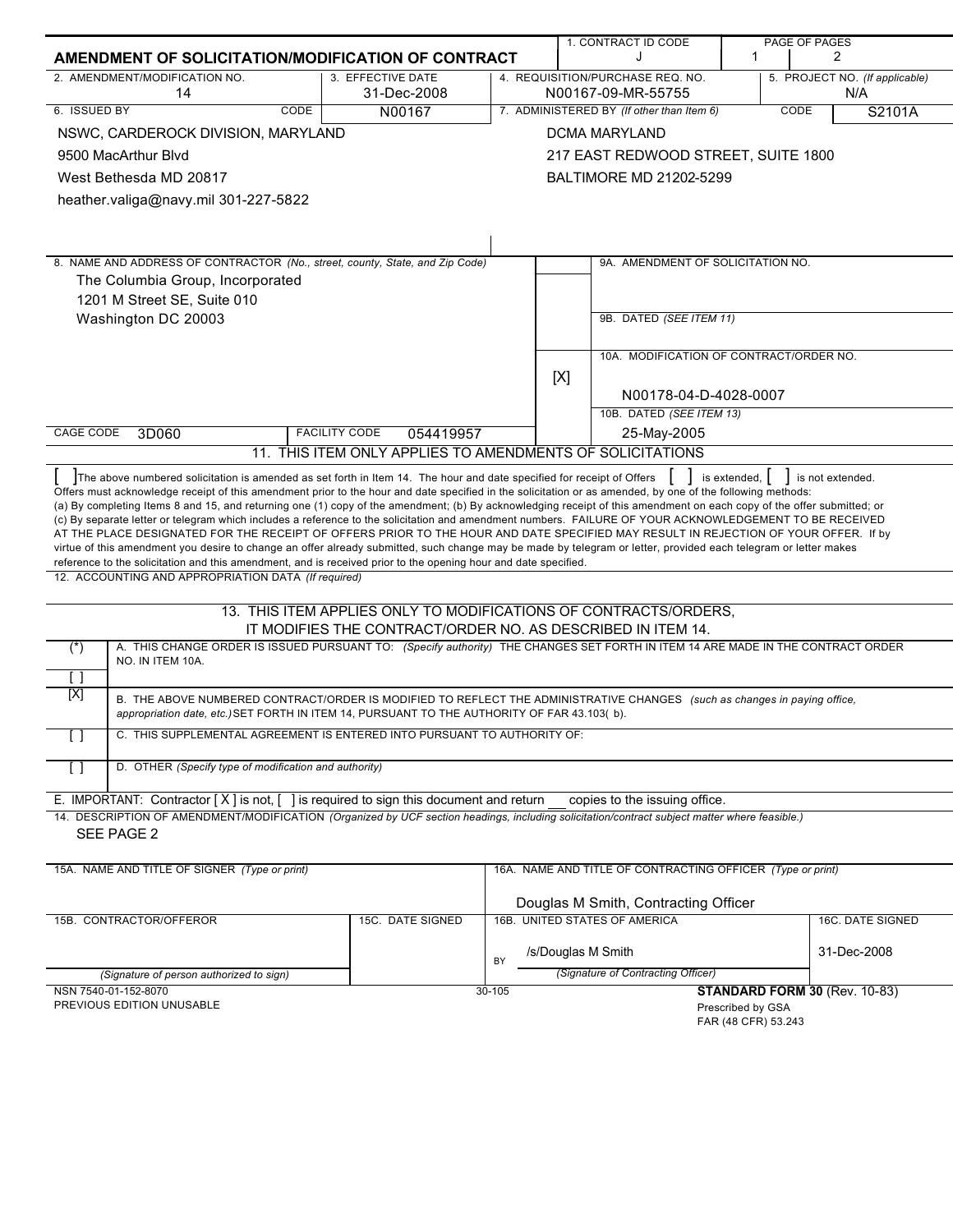| I CONTRACT NO.   | LIVERY ORDER NO.<br>DE | <b>PAGE</b> | <b>FINAL</b> |
|------------------|------------------------|-------------|--------------|
| N00178-04-D-4028 | $000^{-}$              | . of 2      |              |

## **GENERAL INFORMATION**

The purpose of this modification is to delete requisition number 83526178 under modification 007-13 and incorporate new requisition number 83576823.

a) The following requisition is deleted and a new requisition is incorporated, as follows:

| <b>SLIN</b> | Amount                       | Deleted Requisition New Requisition ACRN |          |    |
|-------------|------------------------------|------------------------------------------|----------|----|
|             | 0001AQ \$125,994.00 83526178 |                                          | 83576823 | AA |
|             | 0003AF \$15,266.00 83526178  |                                          | 83576823 | AA |

This correction is required due to an error in the condition code of the original requisition.

A conformed copy of this Task Order is attached to this modification for information purposes only.

The total amount of funds obligated to the task is hereby increased by \$0.00 from \$1589164.00 to \$1589164.00.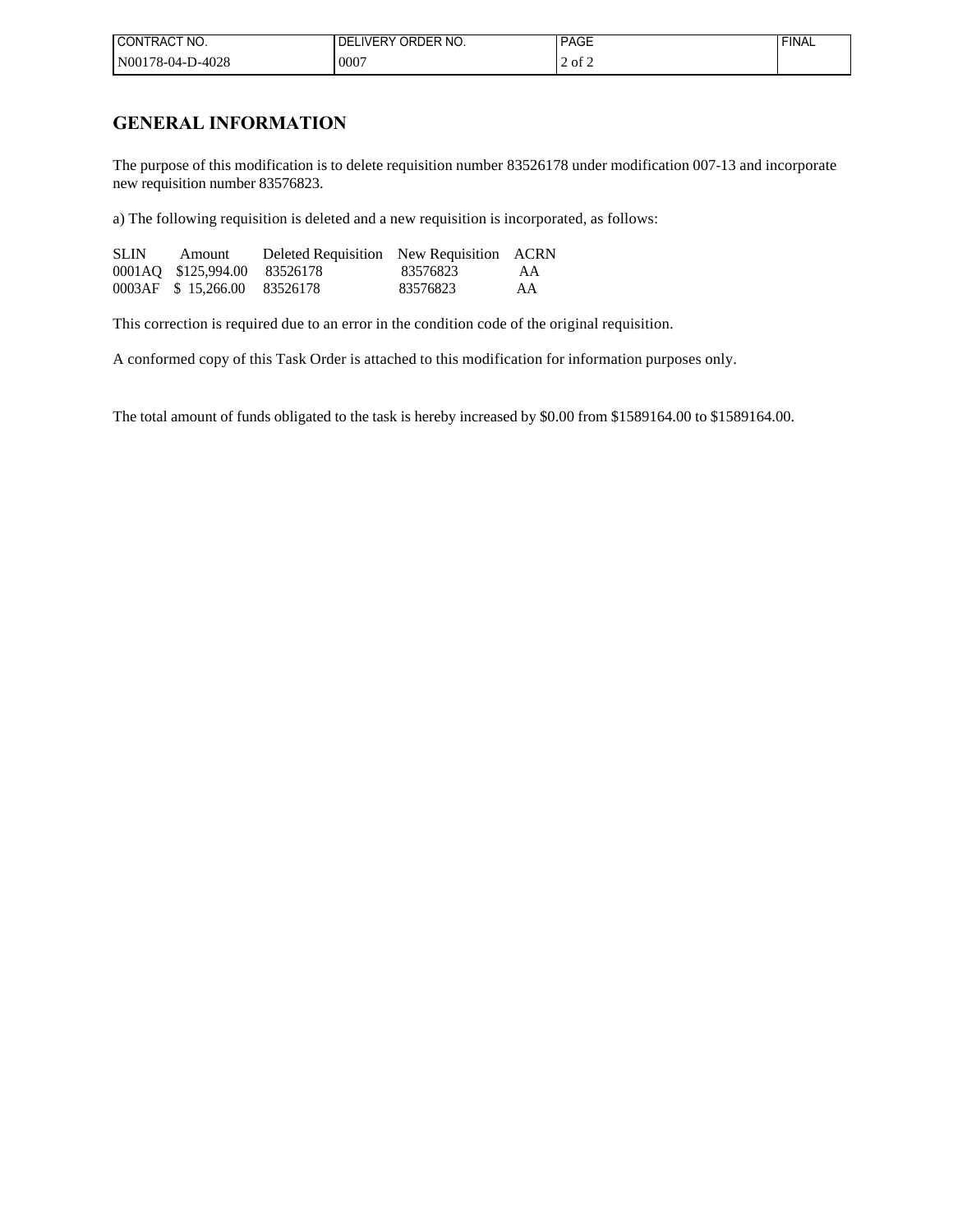| <b>I CONTRACT NO.</b> | LIVERY ORDER NO.<br>DE. | <b>PAGE</b><br>___ | 'FINAL |
|-----------------------|-------------------------|--------------------|--------|
| N00178-04-D-4028      | 0007                    | of $18$            |        |

## **SECTION B SUPPLIES OR SERVICES AND PRICES**

CLIN - SUPPLIES OR SERVICES

For Cost Type Items:

| Item | Supplies/Services Qty                                                                                                                                                                                                                                                                         |           | Unit Est. Cost | Fixed Fee | CPFF           |
|------|-----------------------------------------------------------------------------------------------------------------------------------------------------------------------------------------------------------------------------------------------------------------------------------------------|-----------|----------------|-----------|----------------|
| 0001 |                                                                                                                                                                                                                                                                                               |           |                |           | \$1,553,864.00 |
|      | 0001AA Provide<br>Management<br>Operating System<br>(MOS)<br>Implementation<br>Support.<br>0001AA<br>is an unfunded<br>holding SLIN and<br>will be reduced<br>by the amount of<br>incremental<br>funding applied<br>to separate SLINs<br>to maintain the<br>proper contract<br>value. (OTHER) | $1.0$ Lot |                |           | \$0.00         |
|      | 0001AB Incremental<br>Funding provided<br>against SLIN<br>0001AA. (WCF)                                                                                                                                                                                                                       | $1.0$ Lot |                |           | \$188,233.00   |
|      | 0001AC Incremental<br>Funding provided<br>against SLIN<br>0001AA. (WCF)                                                                                                                                                                                                                       | $1.0$ Lot |                |           | \$188,233.00   |
|      | 0001AD Incremental<br>Funding provided<br>against SLIN<br>0001AA. (WCF)                                                                                                                                                                                                                       | $1.0$ Lot |                |           | \$140,000.00   |
|      | 0001AE Incremental<br>Funding provided<br>against SLIN<br>0001AA. (WCF)                                                                                                                                                                                                                       | $1.0$ Lot |                |           | \$200,000.00   |
|      | 0001AF Incremental<br>Funding provided<br>against SLIN<br>0001AA. (WCF)                                                                                                                                                                                                                       | $1.0$ Lot |                |           | \$65,000.00    |
|      | 0001AG Incremental<br>Funding provided<br>against SLIN<br>0001AA. (WCF)                                                                                                                                                                                                                       | $1.0$ Lot |                |           | \$10,000.00    |
|      | 0001AH Incremental<br>Funding provided<br>against SLIN<br>0001AA. (WCF)                                                                                                                                                                                                                       | $1.0$ Lot |                |           | \$90,000.00    |
|      | 0001AJ Incremental                                                                                                                                                                                                                                                                            | $1.0$ Lot |                |           | \$60,000.00    |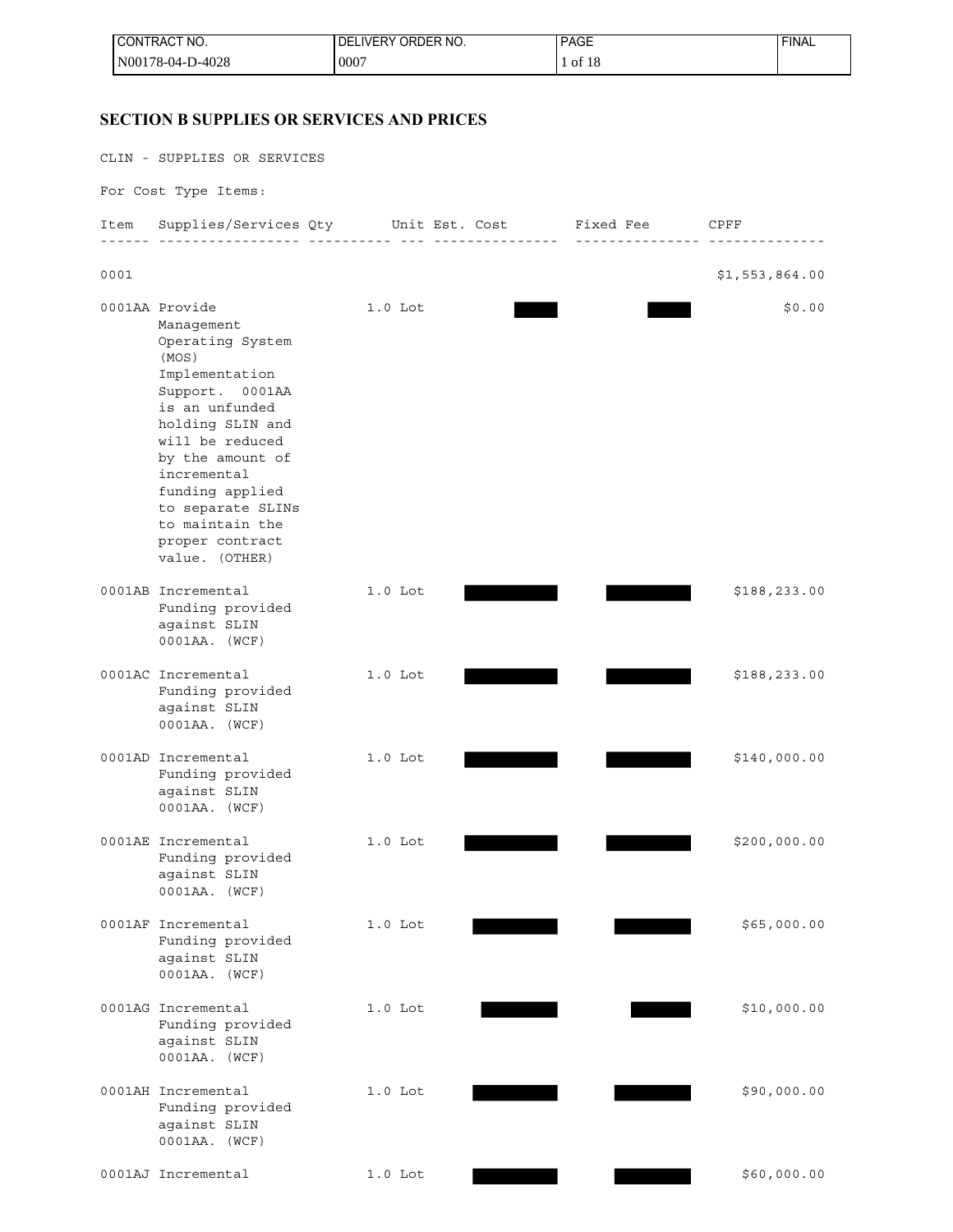|      | CONTRACT NO.                                                                                                                                                                                                                                                                                                                                               | <b>DELIVERY ORDER NO.</b> | <b>PAGE</b> | <b>FINAL</b> |
|------|------------------------------------------------------------------------------------------------------------------------------------------------------------------------------------------------------------------------------------------------------------------------------------------------------------------------------------------------------------|---------------------------|-------------|--------------|
|      | N00178-04-D-4028                                                                                                                                                                                                                                                                                                                                           | 0007                      | 2 of 18     |              |
|      | funding provided<br>against SLIN<br>0001AA. (WCF)                                                                                                                                                                                                                                                                                                          |                           |             |              |
|      | 0001AK Incremental<br>Funding provided<br>against SLIN<br>0001AA. (WCF)<br>(WCF)                                                                                                                                                                                                                                                                           | $1.0$ Lot                 |             | \$65,000.00  |
|      | 0001AL Incremental<br>Funding provided<br>against SLIN<br>0001AA. (WCF)                                                                                                                                                                                                                                                                                    | $1.0$ Lot                 |             | \$160,000.00 |
|      | 0001AM Incremental<br>Funding provided<br>against SLIN<br>0001AA. (WCF)                                                                                                                                                                                                                                                                                    | $1.0$ Lot                 |             | \$72,000.00  |
|      | 0001AN Incremental<br>Funding provided<br>against SLIN<br>0001AA (PPMAP).<br>(OTHER)                                                                                                                                                                                                                                                                       | $1.0$ Lot                 |             | \$75,000.00  |
|      | 0001AP Incremental<br>Funding provided<br>against SLIN<br>0001AA. (WCF)                                                                                                                                                                                                                                                                                    | $1.0$ Lot                 |             | \$114,404.00 |
|      | 0001AQ Incremental<br>funding provided<br>against SLIN<br>0001AA (WCF)                                                                                                                                                                                                                                                                                     | $1.0$ Lot                 |             | \$125,994.00 |
|      | For ODC Items:                                                                                                                                                                                                                                                                                                                                             |                           |             |              |
| Item | Supplies/Services Qty Unit Est. Cost                                                                                                                                                                                                                                                                                                                       |                           |             |              |
| 0003 |                                                                                                                                                                                                                                                                                                                                                            |                           | \$35,300.00 |              |
|      | 0003AA Other Direct<br>Costs (i.e.<br>material, travel<br>and other<br>allowable<br>expenses) to<br>support the<br>Management<br>Operating System<br>(MOS)<br>Implementation.<br>This is an<br>unfunded holding<br>SLIN and will be<br>reduced in<br>proportion to the<br>amount of<br>incremental<br>funding provided<br>under separate<br>SLINS. (OTHER) | $1.0$ Lot                 | \$0.00      |              |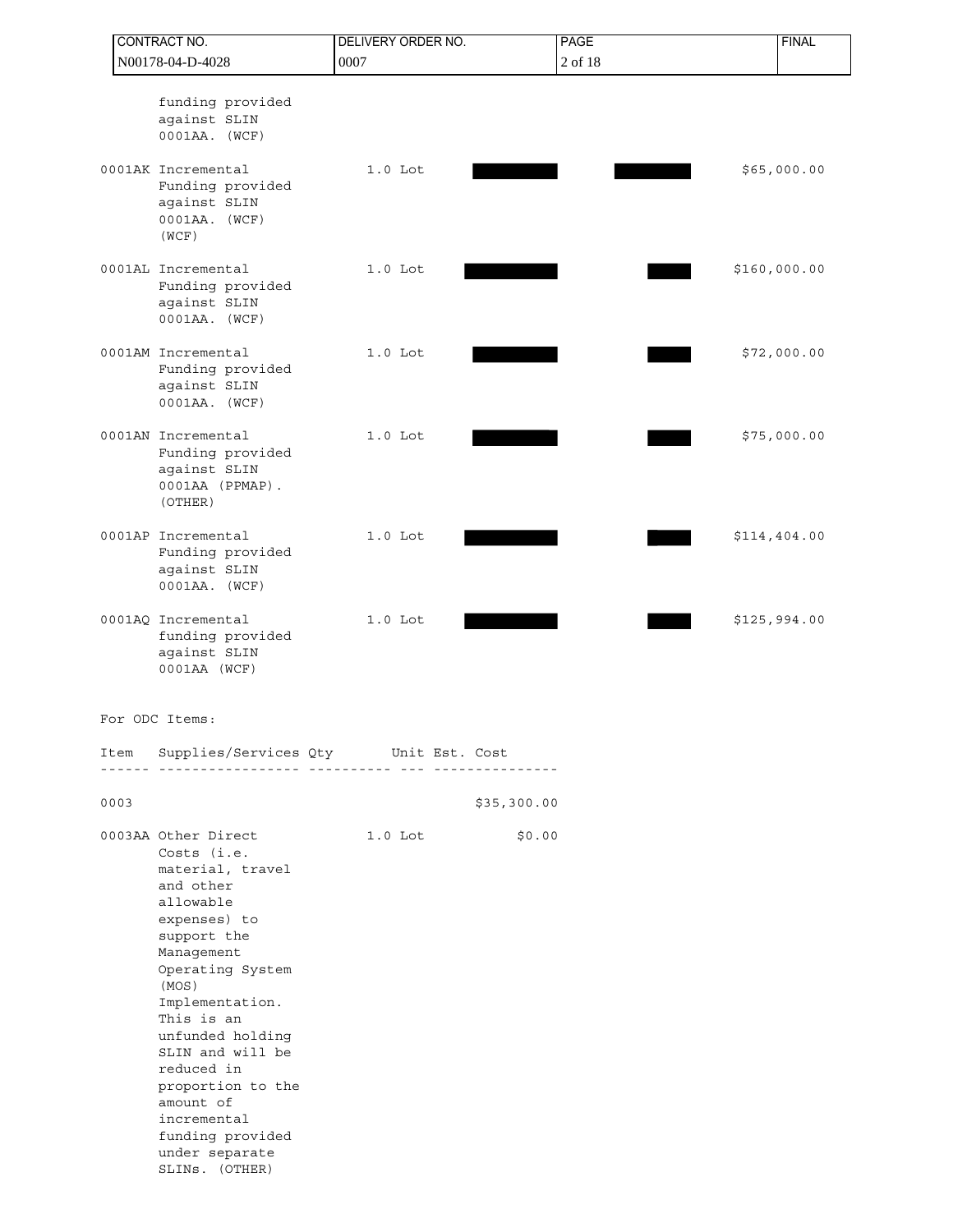| CONTRACT NO.                                                           | <b>DELIVERY ORDER NO.</b> |             | <b>PAGE</b> | <b>FINAL</b> |
|------------------------------------------------------------------------|---------------------------|-------------|-------------|--------------|
| N00178-04-D-4028                                                       | 0007                      |             | 3 of 18     |              |
| 0003AB Incremental<br>Funding for SLIN<br>$0003AA.$ (WCF)              | $1.0$ Lot                 | \$11,767.00 |             |              |
| 0003AC Incremental<br>Funding for SLIN<br>$0003AA.$ (WCF)              | $1.0$ Lot                 | \$1,767.00  |             |              |
| 0003AD Incremental<br>Funding for SLIN<br>$0003AA.$ (WCF)              | $1.0$ Lot                 | \$3,000.00  |             |              |
| 0003AE Incremental<br>Funding for SLIN<br>$0003AA.$ (WCF)              | $1.0$ Lot                 | \$3,500.00  |             |              |
| 0003AF Incremental<br>funding provided<br>against SLIN<br>0003AA (WCF) | 1.0 Lot \$15,266.00       |             |             |              |

Note: The total fixed fee percentage applied to the estimated cost under CLIN 0001 is

Modification ully funded the fixed fee.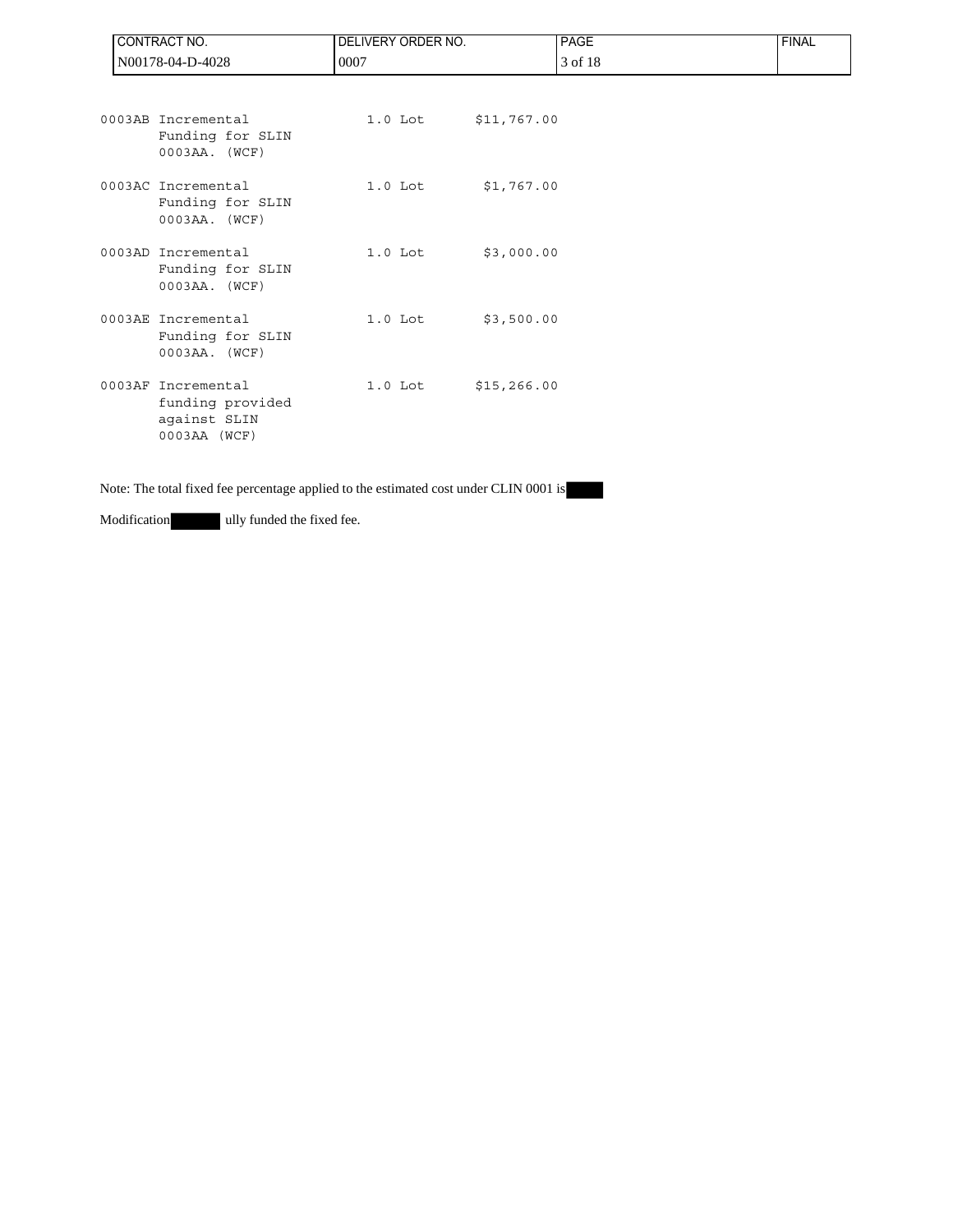| I CONTRACT NO.   | IVERY ORDER NO.<br>DF | <b>PAGE</b> | <b>FINAL</b> |
|------------------|-----------------------|-------------|--------------|
| N00178-04-D-4028 | $000^{-}$             | ΟĪ          |              |

## **SECTION C DESCRIPTIONS AND SPECIFICATIONS**

This is a performance based statement of work. The effort performed hereunder will be evaluated in accordance with the performance standards/acceptance quality levels described in provision CAR H07 in Section H. This requirement is a 100% Small Business Set-Aside.

## 1. Background:

The Naval Surface Warfare Center, Carderock Division, (NSWCCD) embarked on a corporate initiative to assess work and report performance metrics in December, 2005, by adopting the Management Operating System (MOS) utilized at the Naval Sea Systems Command. The Phase 1 initiative involved integration of a temporary web server linked to the NSWCCD Corporate intranet and the stand up of a test User's Group of employees made up of typically one to two Divisions from each Department at NSWCCD West Bethesda and Philadelphia. Additionally in this Phase 1 effort, Help Desk support at each site and a Management User's Group was established to advise and assist integration of the system and to assess resulting work metrics reporting.

### 2. Objective:

MOS is results-based process tool utilized by senior management for organizational performance improvement and by all levels of the organization for work prioritization and assessment. The MOS process allows NAVSEA and NSWCCD to identify and quantify opportunities that may exist to reduce costs, improve service and quality, to identify redundancies, and ultimately, to develop best practices across common core organizational processes. Phase II, full implementation of MOS at NSWCCD, and associated detachments, is now planned for August, 2005. Efforts must begin very near term to support required software enhancements, internal web server setup and training. Key areas for technical support requirements include:

2.1. Help desk support: Provide West Bethesda and Philadelphia onsite support to include weekly data query requirements, User's Group Meeting planning and conduct, and metrics reports production in addition to help desk assistance with user's queries on software, similar to Phase I requirements. The contractor shall provide systems analyst support with a comprehensive understanding of computer technology, strong analytical and communications skill, and experience in information technology systems and working with a highly technical staff. The contractor shall provide one Systems Analyst at the West Bethesda Site and one Systems Analyst at the Philadelphia Site, full time, 40 hours per week, Monday through Friday, 0730 to 1600 with one half hour for lunch, except for government holidays. Any change to this schedule must be approved in advance by the Government.

### 2.2. Primary duties include:

2.2.1. User support: Provide help desk support to MOS for users in Carderock and Philadelphia to foster the effective utilization, including distant support to Carderock Division Detachments. Collect and document possible WEB MOS software enhancements for possible software upgrades.

2.2.2. Weekly Metrics & Data Calls: Coordinate and execute weekly metrics and data calls outputs for Department Heads and the Command as requested.

2.2.3. MOS Project Lead Support: Act as assistant(s) to the NSWCCD MOS Project Manager for the NSWCCD MOS User's Group (Configuration Management Board). Assist with the scheduling and conduct of weekly, or as required, meetings for the purpose assessing MOS utilization, effectives and enhancement:

2.2.4. MOS Documentation: Provide updates to the WEB MOS User's Guide and/or Business Rules as required.

2.2.5. Software Operations: Coordinate with designated NSWCCD Code 34 support personnel as required to facilitate full MOS functionality.

2.3. MOS Training: Develop required training materials from MOS user and management documentation information.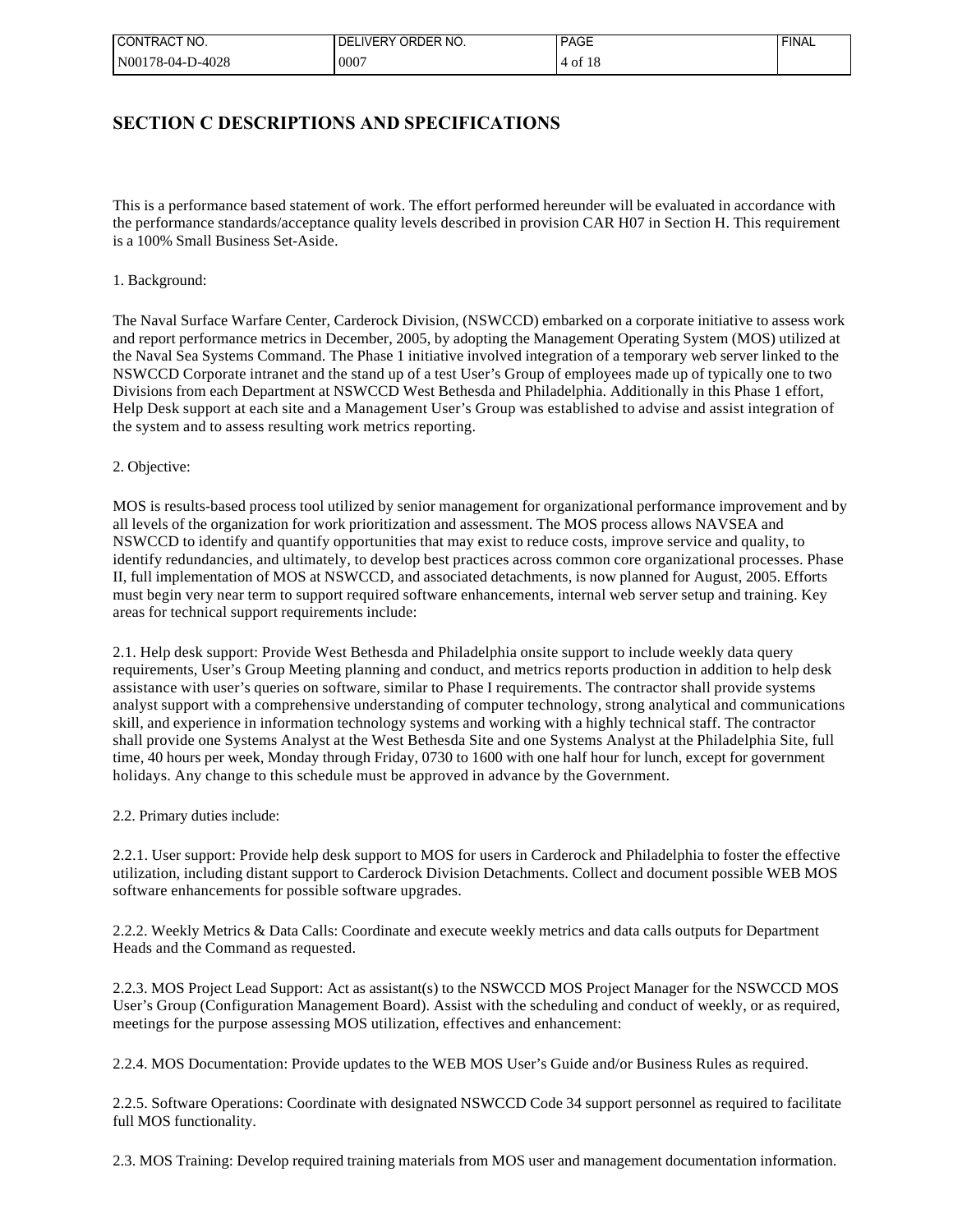| I CONTRACT NO.   | <b>IVERY ORDER NO.</b><br>DF | <b>PAGE</b> | <b>FINAL</b> |
|------------------|------------------------------|-------------|--------------|
| N00178-04-D-4028 | .0007                        | of $18$     |              |

Provide a complete training plan for the remaining NSWCCD employees, about 3,250 people, and execute the required training as soon as practical after award, but before 1 August 2005. As soon as practical is considered to be immediately following completion of required MOS software enhancements and installation on the NSWCCD Code 34 operated web server.

2.3.1. MOS User Training: Provide training for all new MOS users and refresher training or desk assistance as required. Coordinate with the MOS PM and each Division/Group on setting up and refresh of the system to all personnel. Coordinate with the MOS PM and NSWCCD Code 32 personnel to plan and conduct the training at the Philadelphia and Carderock, and other detachments as required.

2.3.2. MOS Organizational Learning: Provide follow-up support and training and gather questions/problems with MOS identified during the full implementation phase (Phase II).

2.4. Software Enhancements: Develop MOS software enhancements to include the following enhancements. The execution of specific enhancements shall be executed after further detailed planning and follow-on direction.

2.4.1. Purge individual data after 3 months

2.4.2. Capability to enter actual hours for future weeks

2.4.3. Expand list of choices on Other Activities tab and consolidate the Leave options into one single Leave option

2.4.4. Coordinate software upgrade installations (drops) with NSWCCD Code 34 information systems technical leads

2.4.5 Procurement Peerformance Management Assessment Program (PPMAP). Coordinate the PPMAP review efforts along with various Policy initiatives as requested by the Government.

3. Project Management:

NAVSEA MOS integration within NSWCCD is a key objective of the Command's performance improvement plan for FY'05. The Phase II effort will require intensive near term efforts as described above, but the long term project objective, mid-FY'06 and beyond, is limited sustaining resources to provide Help Desk Support at the two sites and infrequent software enhancements. Before any software enhancements are performed, the contractor must obtain written authorization by the Government.

3.1. Deliverables:

3.1.1. WEB MOS Business Rules, User's Guide, Definitions Update

3.1.2. WEB MOS Training Schedule

3.1.3. WEB MOS Training Syllabus

3.1.4. WEB MOS Software Program Improvements Request (SPIR) database update

3.1.5. Individually designated MOS Site-specific software enhancements

3.2. Other Items: Monthly status report of labor hours and funding expended, and any outstanding issues. The status report shall be provided via e-mail to the Government Technical Point of Contact (TPOC).

3.3. Period of Performance: The contract period of performance will be from the date of award to 31 December 2008. It is anticipated that incumbent will spend, over the term of this contract, approximately forty hours per week at the Carderock and Philadelphia sites in performing work under this contract. Hours are eight hours per day, Monday through Friday, 0730 to 1600 with one half hour for lunch, except for government holidays.

3.4. Travel: Limited local travel requirement and travel to NSWCCD detachments for brief periods of several days during the Phase II training effort.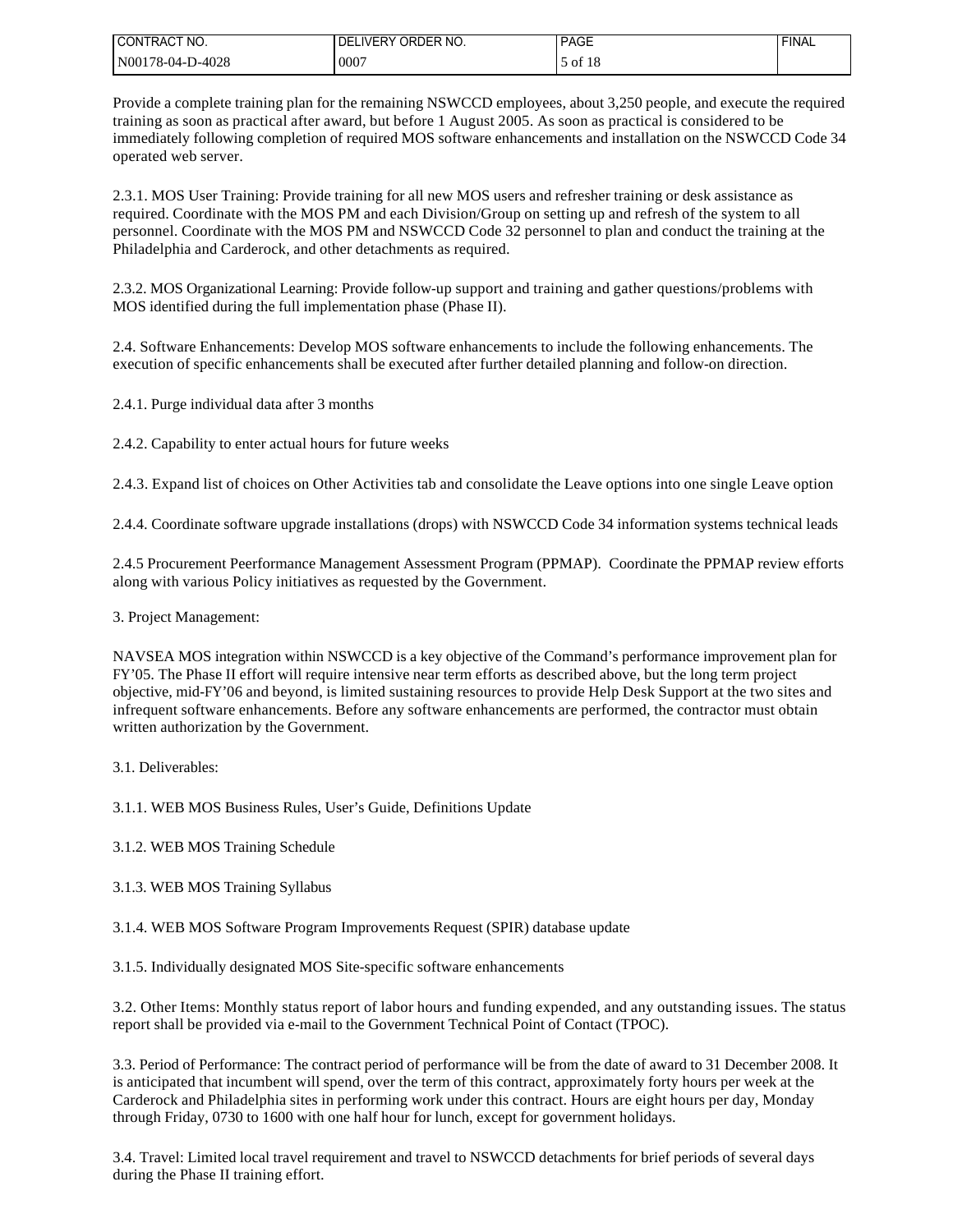| I CONTRACT NO.   | <b>IVERY ORDER NO.</b><br>DF | <b>PAGE</b> | <b>FINAL</b> |
|------------------|------------------------------|-------------|--------------|
| N00178-04-D-4028 | 0007                         | 6 of 18     |              |

3.5. Task Order Manager. The Task Order Manager for this contract is:

Samuel P. Bohannan

Code 7110

samuel.bohannan@navy.mil

301-227-4849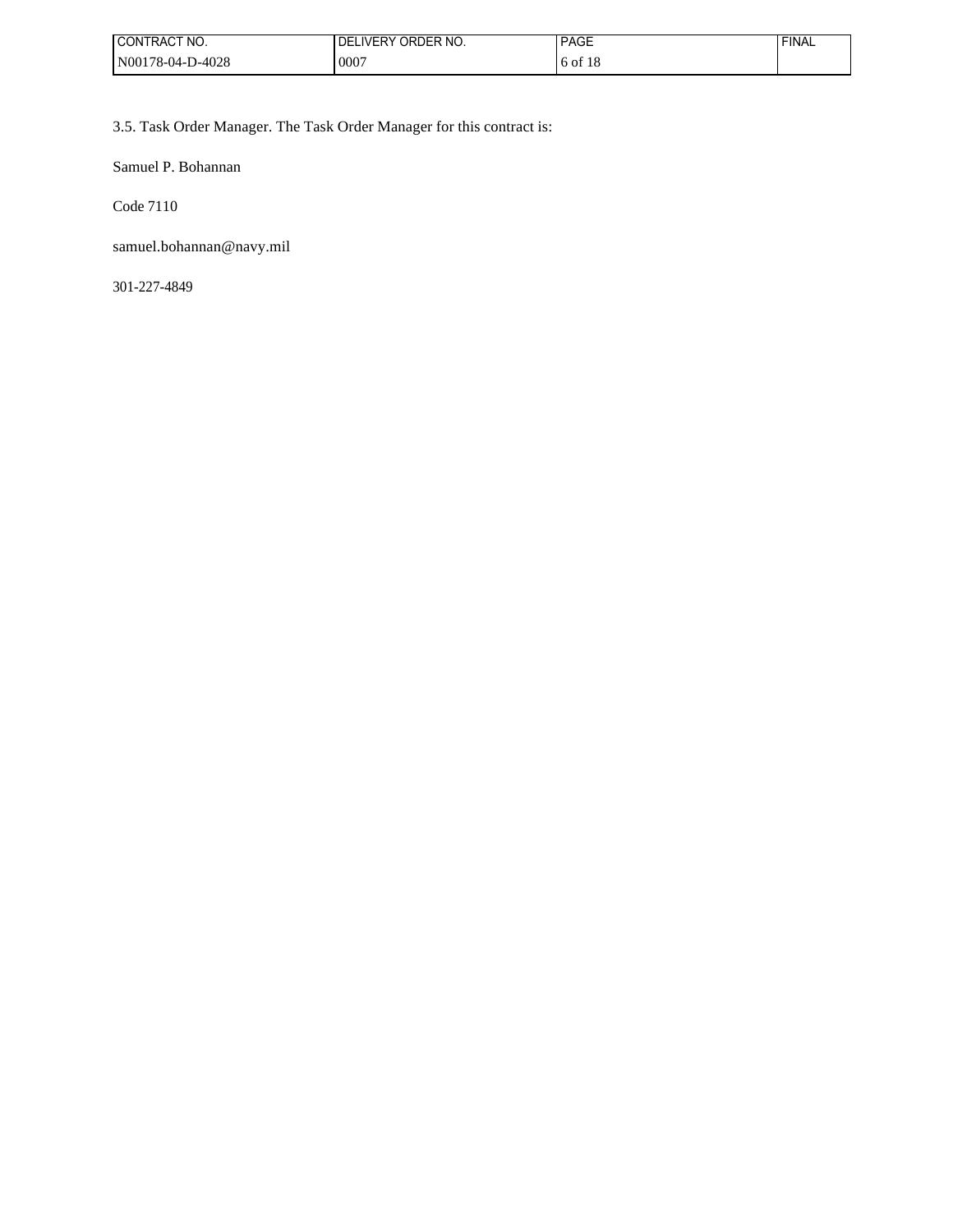| I CONTRACT NO.   | LIVERY ORDER NO.<br>DF | <b>PAGE</b>  | FINAL |
|------------------|------------------------|--------------|-------|
| N00178-04-D-4028 | 10007                  | of 18<br>-10 |       |

# **SECTION D PACKAGING AND MARKING**

Packaging and Marking shall be in accordance with Section D of the base IDIQ contract.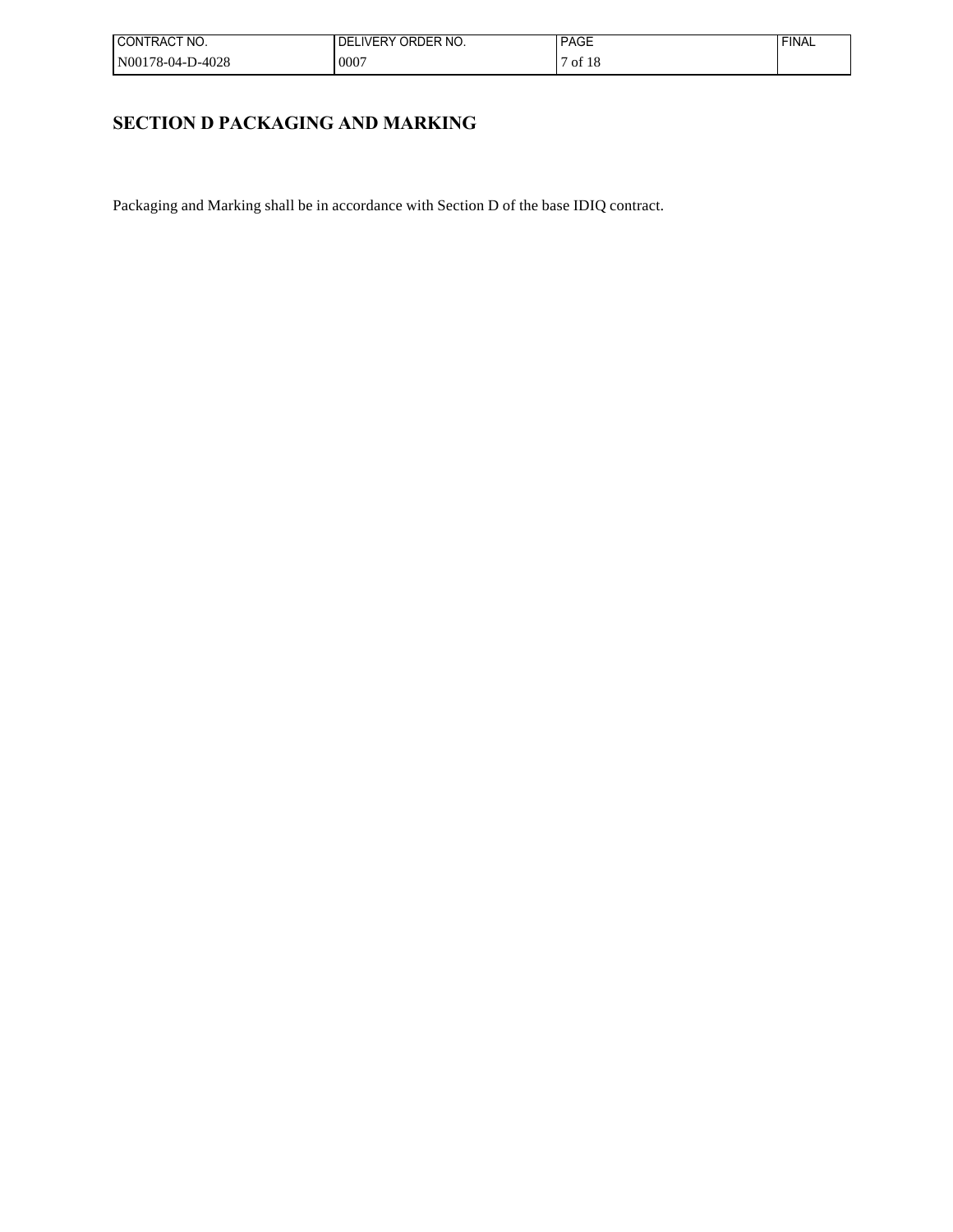| I CONTRACT NO.   | LIVERY ORDER NO.<br>DEI | <b>PAGE</b>    | FINAL |
|------------------|-------------------------|----------------|-------|
| N00178-04-D-4028 | .0007                   | 8 of 18<br>-10 |       |

# **SECTION E INSPECTION AND ACCEPTANCE**

Inspection and Acceptance shall be in accordance with Section E of the Base IDIQ contract.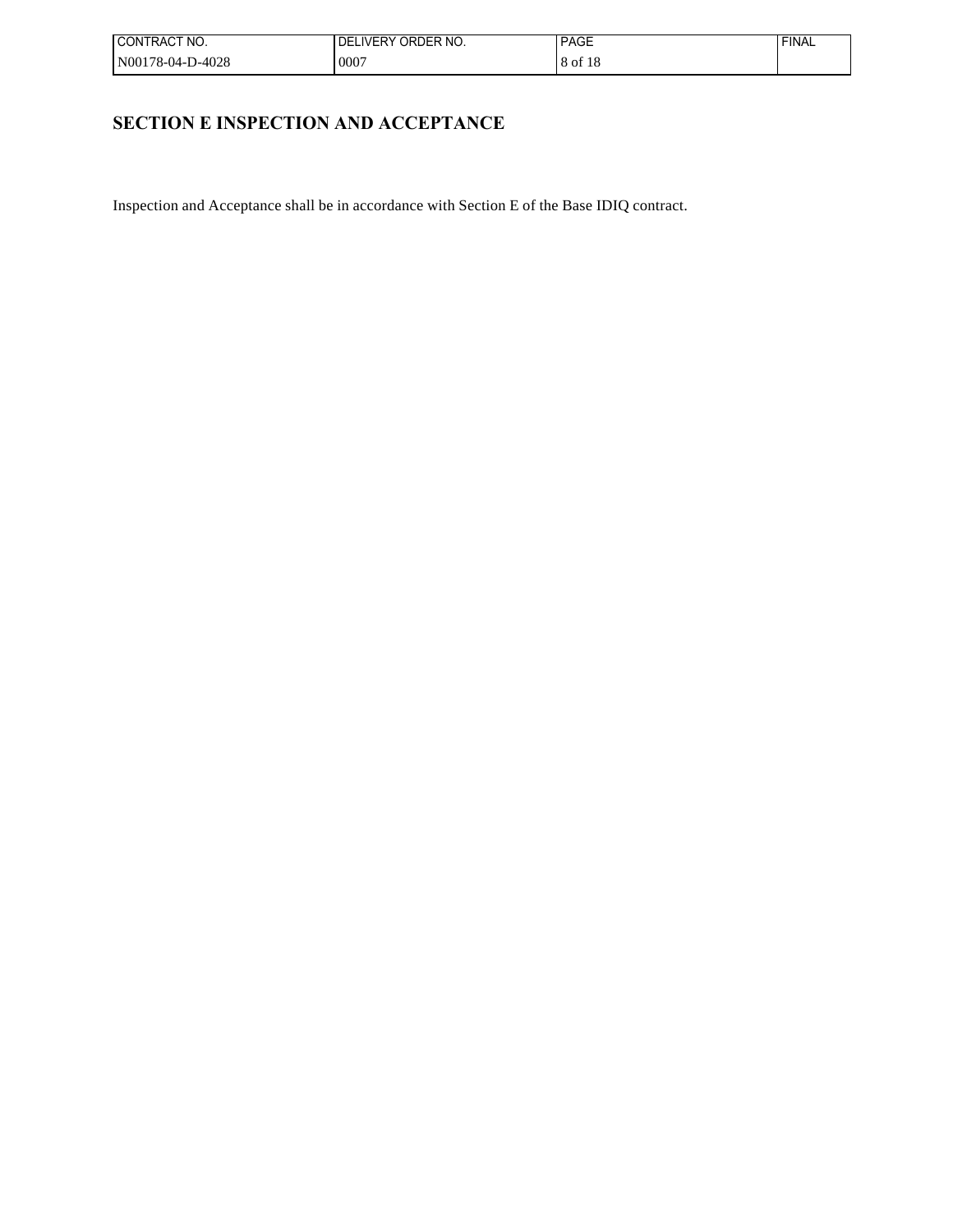| I CONTRACT NO.   | FLIVERY ORDER NO.<br>DEL | <b>PAGE</b> | <b>FINAL</b> |
|------------------|--------------------------|-------------|--------------|
| N00178-04-D-4028 | 0007                     | $9$ of 18   |              |

# **SECTION F DELIVERABLES OR PERFORMANCE**

CLIN - DELIVERIES OR PERFORMANCE

## 52.211-8 TIME OF DELIVERY (JUN 1997)

(a) The Government requires delivery to be made in accordance with the following schedule:

ITEM NO. QUANTITY WITHIN DAYS AFTER DATE OF TASK ORDER

0001 - 0003 ALL Task Order award through 25 May 2009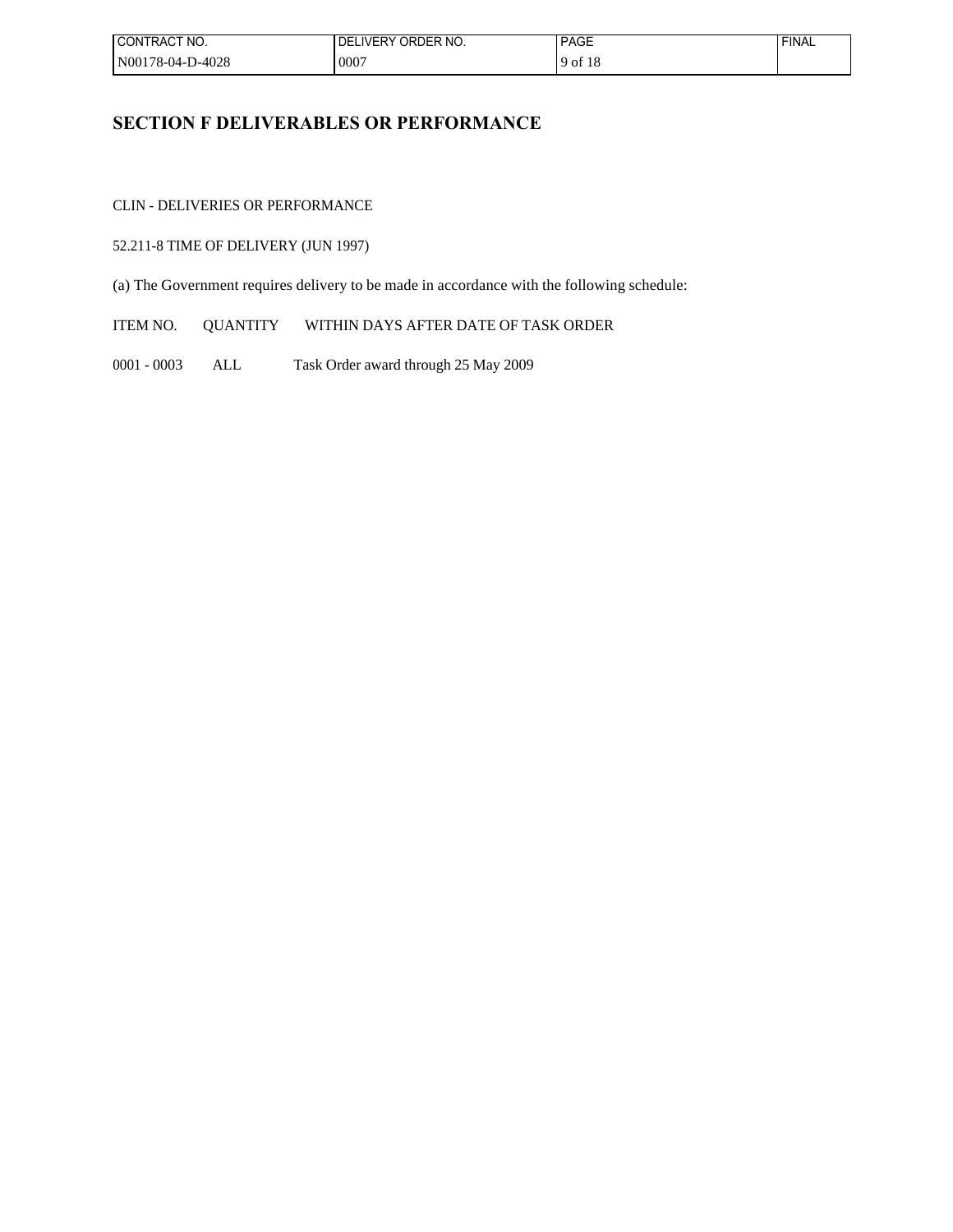| I CONTRACT NO.   | ELIVERY ORDER NO.<br>DEI | <b>PAGE</b>  | <b>FINAL</b> |
|------------------|--------------------------|--------------|--------------|
| N00178-04-D-4028 | $000^-$                  | $10$ of $18$ |              |

## **SECTION G CONTRACT ADMINISTRATION DATA**

Task Order Manager SAMUEL P. BOHANNAN Naval Surface Warfare Center Carderock Division 9500 MacArthur Blvd. Code 7110 West Bethesda, MD 20817-5700 samuel.bohannan@navy.mil 301-227-4849

Contracting Officer CATHERINE L. ROWE Naval Surface Warfare Center Carderock Division 9500 MacArthur Blvd. Code 3322 West Bethesda, MD 20817-5700 catherine.l.rowe@navy.mil 301-227-1100

### NAVSEA 5252.232-9104 ALLOTMENT OF FUNDS (MAY 1993)

(a) This contract is incrementally funded with respect to both cost and fee. The amount(s) presently available and allotted to this contract for payment of fee for incrementally funded contract line item number/contract subline item number (CLIN/SLIN), subject to the clause entitled "FIXED FEE" (FAR 52.216-8) or "INCENTIVE FEE" (FAR 52.216- 10), as appropriate, is specified below. The amount(s) presently available and allotted to this contract for payment of cost for incrementally funded CLINs/SLINs is set forth below. As provided in the clause of this contract entitled "LIMITATION OF FUNDS" (FAR 52.232-22), the CLINs/SLINs covered thereby, and the period of performance for which it is estimated the allotted amount(s) will cover are as follows:

#### ESTIMATED

PERFORMANCE

0001AB \$188,233.00 25 May 2009 0001AC \$188,233.00 25 May 2009 0001AD \$140,000.00 25 May 2009 0001AE \$200,000.00 25 May 2009 0001AF \$65,000.00 25 May 2009 0001AG \$10,000.00 25 May 2009 0001AH \$90,000.00 25 May 2009 0001AJ \$60,000.00 25 May 2009 0001AK \$65,000.00 25 May 2009 0001AL \$160,000.00 25 May 2009 0001AM \$72,000.00 25 May 2009 0001AN \$75,000.00 25 May 2009 0001AP \$114,404.00 25 May 2009 0001AQ \$125,994.00 25 May 2009 0003AB \$11,767.00 N/A \$11,767.00 25 May 2009

ITEM(S) ALLOTTED TO COST ALLOTTED TO FEE TOTAL ALLOTTED PERIOD OF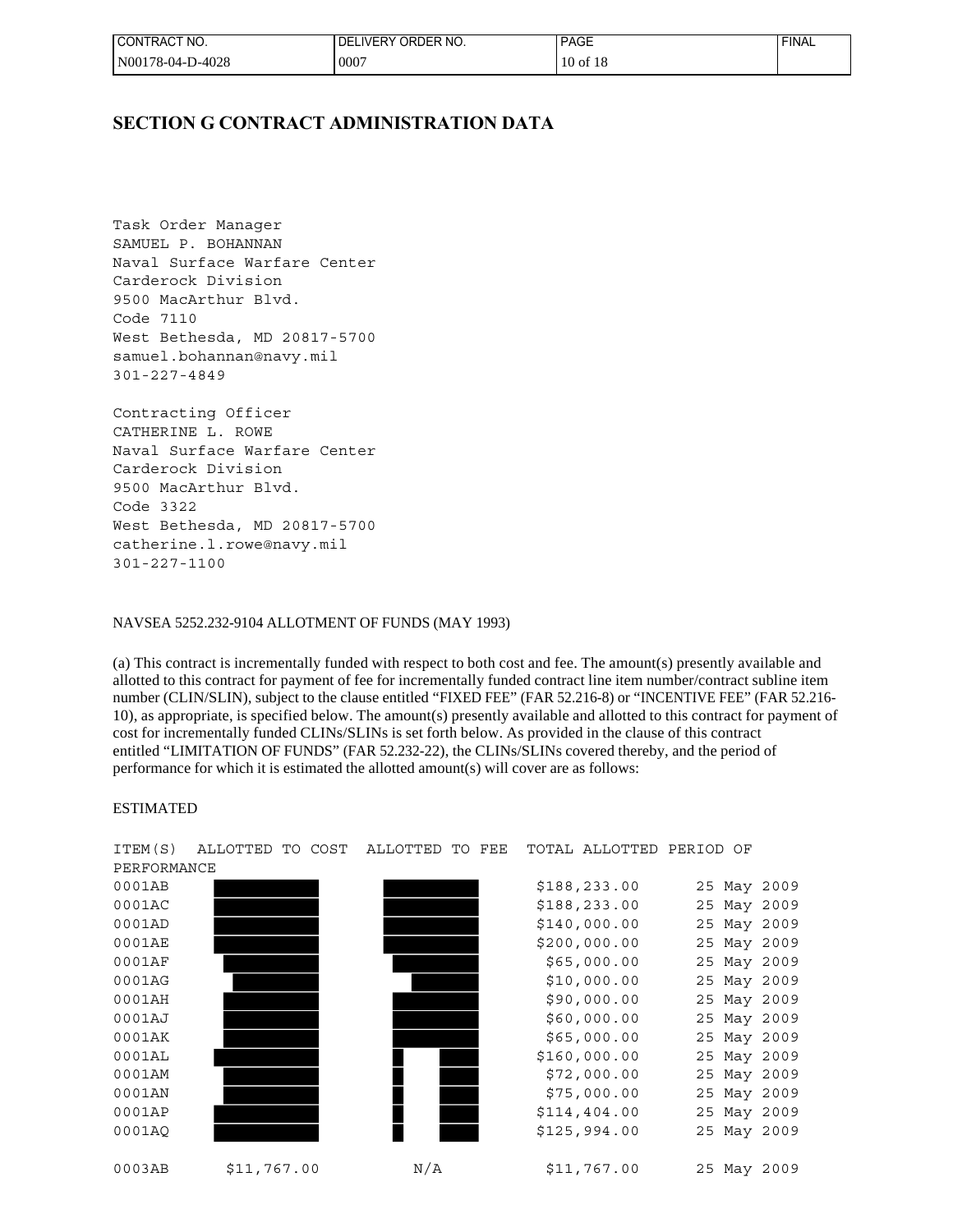| CONTRACT NO.       |              | I DELIVERY ORDER NO. | <b>IPAGE</b> | <b>FINAL</b> |
|--------------------|--------------|----------------------|--------------|--------------|
| $N00178-04-D-4028$ |              | 0007                 | 11 of 18     |              |
|                    |              |                      |              |              |
| 0003AC             | \$1,767.00   | N/A                  | \$1,767.00   | 25 May 2009  |
| 0003AD             | \$3,000.00   | N/A                  | \$3,000.00   | 25 May 2009  |
| 0003AE             | \$3,500.00   | N/A                  | \$3,500.00   | 25 May 2009  |
| 0003AF             | \$15, 266.00 | N/A                  | \$15, 266.00 | 25 May 2009  |

(b) The parties contemplate that the Government will allot additional amounts to this contract from time to time for the incrementally funded CLINs/SLINs by unilateral contract modification, and any such modification shall state separately the amount(s) allotted for cost, the amount(s) allotted for fee, the CLINs/SLINs covered thereby, and the period of performance which the amount(s) are expected to cover.

(c) CLINs/SLINs 0001AA through 0001AQ, 0003AB through 0003AF are fully funded and performance under these CLINs/SLINs is subject to the clause of this contract entitled "LIMITATION OF COST" (FAR 52.232-20) or "LIMITATION OF COST (FACILITIES)" (FAR 52.232-21), as applicable.

(d) The Contractor shall segregate costs for the performance of incrementally funded CLINs/SLINs from the costs of performance of fully funded CLINs/SLINs.

### NAVSEA 5252.216-9122 LEVEL OF EFFORT (JUL 1986)

(a) The Contractor agrees to provide the total level of effort specified in the next sentence in performance of the work described in Sections B and C of this contract. The total level of effort for the performance of this contract shall be 26.400 total man-hours of direct labor (based upon the Government estimate of 8,000hr/manyear), including subcontractor direct labor for those subcontractors specifically identified in the Contractor's proposal as having hours included in the proposed level of effort.

(b) Of the total man-hours of direct labor set forth above, it is estimated that (Offeror to fill-in)\_\_\_0\_\_ man-hours are uncompensated effort.

Uncompensated effort is defined as hours provided by personnel in excess of 40 hours per week without additional compensation for such excess work. All other effort is defined as compensated effort. If no effort is indicated in the first sentence of this paragraph, uncompensated effort performed by the Contractor shall not be counted in fulfillment of the level of effort obligations under this contract.

(c) Effort performed in fulfilling the total level of effort obligations specified above shall only include effort performed in direct support of this contract and shall not include time and effort expended on such things as (local travel to and from an employee's usual work location), uncompensated effort while on travel status, truncated lunch periods, work (actual or inferred) at an employee's residence or other non-work locations, or other time and effort which does not have a specific and direct contribution to the tasks described in Sections B and C.

(d) The level of effort for this contract shall be expended at an average rate of approximately 127 hours per week. It is understood and agreed that the rate of man-hours per month may fluctuate in pursuit of the technical objective, provided such fluctuation does not result in the use of the total man-hours of effort prior to the expiration of the term hereof, except as provided in the following paragraph.

(e) If, during the term hereof, the Contractor finds it necessary to accelerate the expenditure of direct labor to such an extent that the total man hours of effort specified above would be used prior to the expiration of the term, the Contractor shall notify the Contracting Officer in writing setting forth the acceleration required, the probable benefits which would result, and an offer to undertake the acceleration at no increase in the estimated cost or fee together with an offer, setting forth a proposed level of effort, cost breakdown, and proposed fee, for continuation of the work until expiration of the term hereof. The offer shall provide that the work proposed will be subject to the terms and conditions of this contract and any additions or changes required by then current law, regulations, or directives, and that the offer, with a written notice of acceptance by the Contracting Officer, shall constitute a binding contract. The Contractor shall not accelerate any effort until receipt of such written approval by the Contracting Officer. Any agreement to accelerate will be formalized by contract modification.

(f) The Contracting Officer may, by written order, direct the Contractor to accelerate the expenditure of direct labor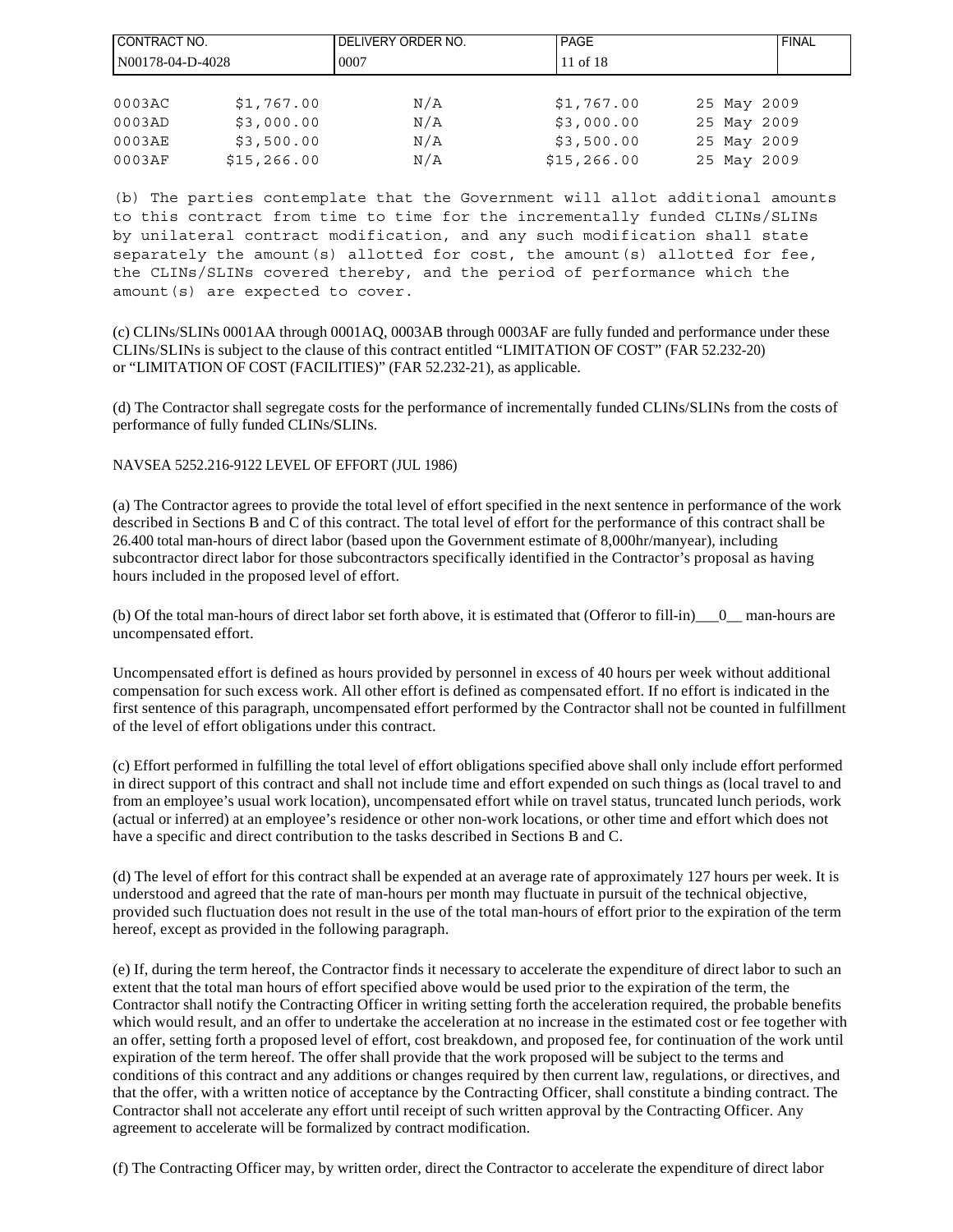| I CONTRACT NO.                | <b>IVERY ORDER NO.</b><br>DFI | <b>PAGE</b>                                                         | <b>FINAL</b> |
|-------------------------------|-------------------------------|---------------------------------------------------------------------|--------------|
| <b>D-4028</b><br>'N00178-04-L | 0007                          | c <sub>1</sub> c<br>$\sim$<br>` O<br>-10<br>$\overline{1}$<br>_____ |              |

such that the total man hours of effort specified in paragraph (a) above would be used prior to the expiration of the term. This order shall specify the acceleration required and the resulting revised term. The Contractor shall acknowledge this order within five days of receipt.

(g) If the total level of effort specified in paragraph (a) above is not provided by the Contractor during the period of this contract, the Contracting Officer, at its sole discretion, shall either (i) reduce the fee of this contract as follows:

Fee Reduction = Fee (Required LOE minus Expended LOE divided by Required LOE)

or (ii) subject to the provisions of the clause of this contract entitled "LIMITATION OF COST" (FAR 52.232-20) or "LIMITATION OF COST (FACILITIES)" (FAR 52.232-21), as applicable, require the Contractor to continue to perform the work until the total number of man hours of direct labor specified in paragraph (a) above shall have been expended, at no increase in the fee of this contract.

(h) The Contractor shall provide and maintain an accounting system, acceptable to the Administrative Contracting Officer and the Defense Contract Audit Agency (DCAA), which collects costs incurred and effort (compensated and uncompensated, if any) provided in fulfillment of the level of effort obligations of this contract. The Contractor shall indicate on each invoice the total level of effort claimed during the period covered by the invoice, separately identifying compensated effort and uncompensated effort, if any.

(i) Within 45 days after completion of the work under each separately identified period of performance hereunder, the Contractor shall submit the following information in writing to the Contracting Officer with copies to the cognizant Contract Administration Office and to the DCAA office to which vouchers are submitted: (1) the total number of man hours of direct labor expended during the applicable period; (2) a breakdown of this total showing the number of man hours expended in each direct labor classification and associated direct and indirect costs; (3) a breakdown of other costs incurred; and (4) the Contractor's estimate of the total allowable cost incurred under the contract for the period. Within 45 days after completion of the work under the contract, the Contractor shall submit, in addition, in the case of a cost underrun; (5) the amount by which the estimated cost of this contract may be reduced to recover excess funds and, in the case of an underrun in hours specified as the total level of effort; and (6) a calculation of the appropriate fee reduction in accordance with this clause. All submissions shall include subcontractor information.

### SEA 5252.242-9115 TECHNICAL INSTRUCTIONS (APR 1999)

(a) Performance of the work hereunder may be subject to written technical instructions signed by the Contracting Officer specified in Section G of this task order. As used herein, technical instructions are defined to include the following:

(1) Directions to the Contractor which suggest pursuit of certain lines of inquiry, shift work emphasis, fill in details or otherwise serve to accomplish the contractual statement of work.

(2) Guidelines to the Contractor which assist in the interpretation of drawings, specifications or technical portions of work description.

(b) Technical instructions must be within the general scope of work stated in the contract. Technical instructions may not be used to: (1) assign additional work under the contract; (2) direct a change as defined in the "CHANGES" clause of this contract; (3) increase or decrease the contract price or estimated contract amount (including fee), as applicable, the level of effort, or the time required for contract performance; or (4) change any of the terms, conditions or specifications of the contract.

(c) If, in the opinion of the Contractor, any technical instruction calls for effort outside the scope of the contract or is inconsistent with this requirement, the Contractor shall notify the Contracting Officer in writing within ten (10) working days after the receipt of any such instruction. The Contractor shall not proceed with the work affected by the technical instruction unless and until the Contractor is notified by the Contracting Officer that the technical instruction is within the scope of this contract.

(d) Nothing in the foregoing paragraph shall be construed to excuse the Contractor from performing that portion of the contractual work statement which is not affected by the disputed technical instruction.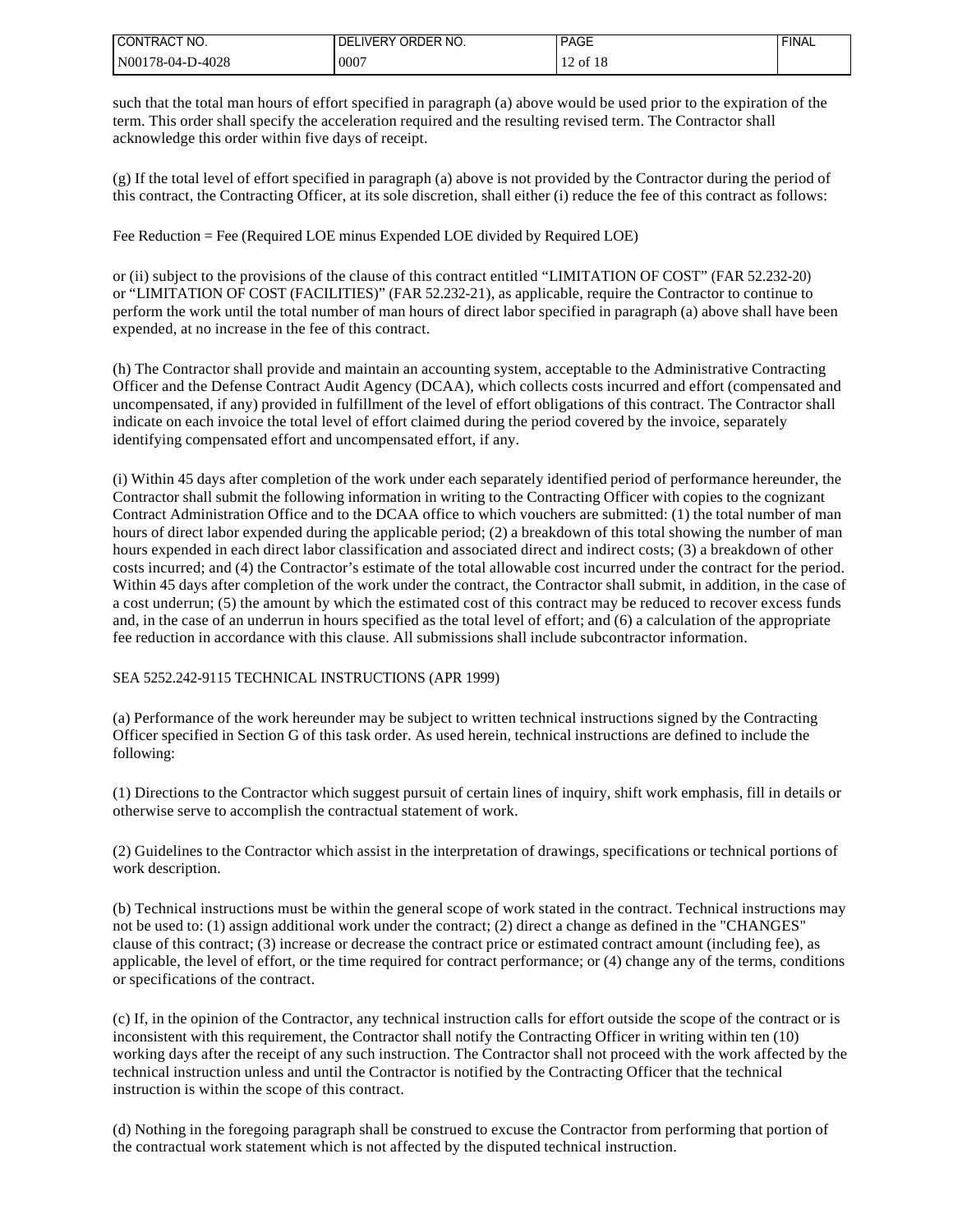| I CONTRACT NO.   | I DELIVERY ORDER NO. | <b>PAGE</b>             | <b>FINAL</b> |
|------------------|----------------------|-------------------------|--------------|
| N00178-04-D-4028 | 0007 ن               | of $18$<br>$1^{\prime}$ |              |

Accounting Data SLINID PR Number Amount -------- ---------------------- --------------------- 0001AB 50976702 188233.00 LLA : AA 97X4930 NH1C 000 77777 0 000167 2F 000000 995000050549 \$188,233.00 0003AB 50976702 11767.00 LLA : AA 97X4930 NH1C 000 77777 0 000167 2F 000000 995000050549 \$11,767.00 MOD 1 0001AC 51889072 188233.00 LLA : AA AC 97X4930 NH1C 000 77777 0 000167 2F 000000 995000050549 \$188,233.00 0003AC 51889072 11767.00 LLA : AA 97X4930 NH1C 000 77777 0 000167 2F 000000 995000050549 \$11,767.00 MOD 2 0001AD 52443401 140000.00 LLA : AA 97X4930 NH1C 000 77777 0 000167 2F 000000 995000050549 \$140,000.00 MOD 3 0001AA NA 696138.00 LLA : NA 0001AE 52804687 200000.00 LLA : AA 97X4930 NH1C 000 77777 0 000167 2F 000000 995000050549 \$200,000.00 MOD 4 0001AA NA (696138.00) LLA : NA 0001AF 60866918 65000.00 LLA : AA 97X4930 NH1C 000 77777 0 000167 2F 000000 995000050549 0001AG 51889072 10000.00 LLA : AA 97X4930 NH1C 000 77777 0 000167 2F 000000 995000050549 0003AC 51889072 (10000.00)  $T.T.A$  : AA 97X4930 NH1C 000 77777 0 000167 2F 000000 995000050549 MOD 5 0001AH 62166353 90000.00  $T.T.A$  : AA 97X4930 NH1C 000 77777 0 000167 2F 000000 995000050549 MOD 6 0001AJ 63058405 60000.00 LLA :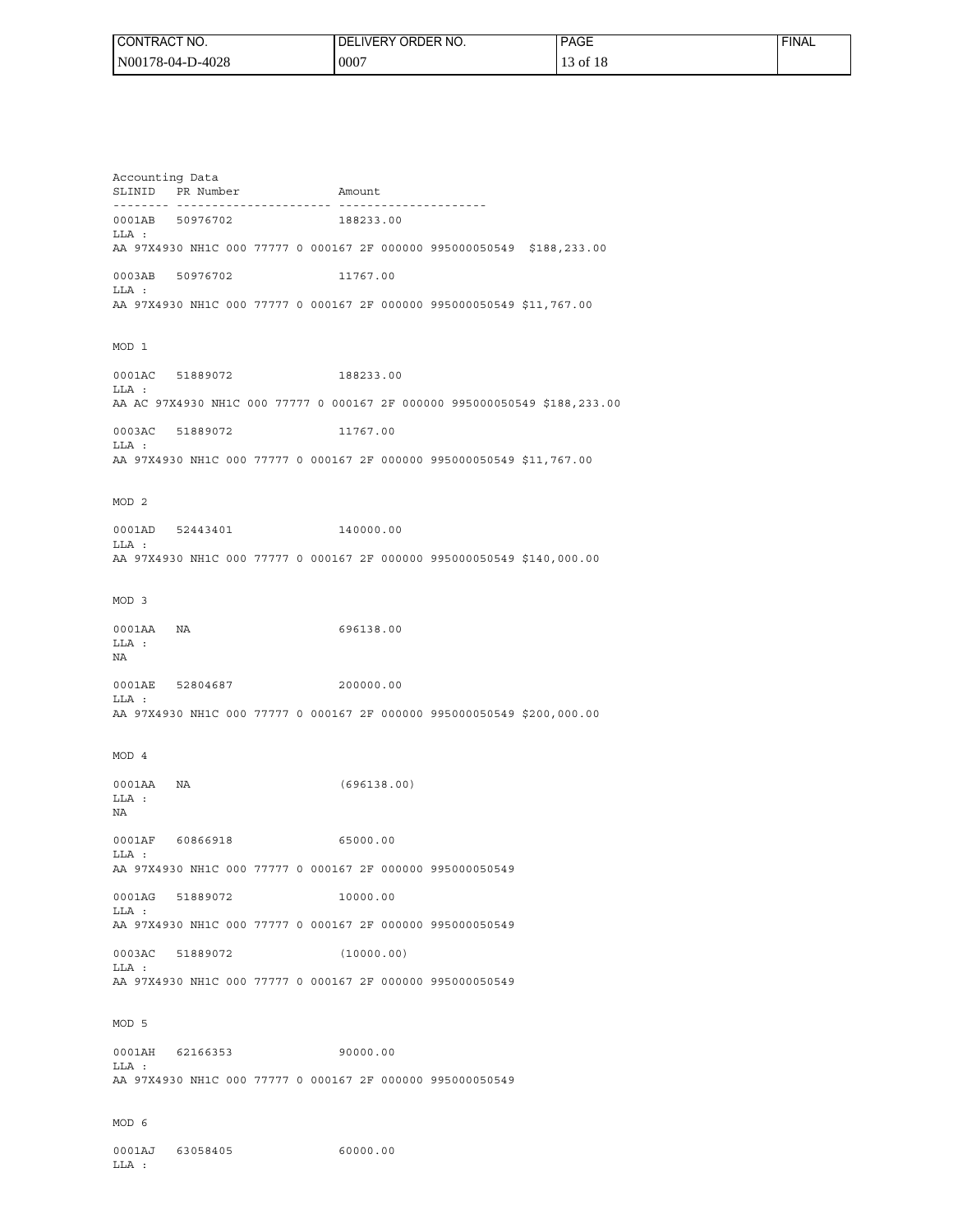| <b>I CONTRACT NO.</b> | ! DELIVERY ORDER NO. | <b>PAGE</b> | ' FINAL |
|-----------------------|----------------------|-------------|---------|
| N00178-04-D-4028      | 0007                 | 14 of 18    |         |

AA 97X4930 NH1C 000 77777 0 000167 2F 000000 995000050549

MOD 7

0001AK 70534542 65000.00 LLA : AA 97X4930 NH1C 000 77777 0 000167 2F 000000 995000050549

MOD 8

0001AL 71695311 160000.00 LLA : AA 97X4930 NH1C 000 77777 0 000167 2F 000000 995000050549

MOD 9

0001AM 80237630 72000.00 LLA : AA 97X4930 NH1C 000 77777 0 000167 2F 000000 995000050549

0001AN 80504276 75000.00 LLA : AB 97X4930 NH1C 000 77777 0 000167 2F 000000 992330010031

0003AD 80237630 3000.00 LLA : AA 97X4930 NH1C 000 77777 0 000167 2F 000000 995000050549

MOD 11

0001AP 82628638 114404.00 LLA : AA 97X4930 NH1C 000 77777 0 000167 2F 000000 995000050549

0003AE 82628638 3500.00 LLA : AA 97X4930 NH1C 000 77777 0 000167 2F 000000 995000050549

MOD 13

0001AQ 83576823 125994.00 LLA : AA 97X4930 NH1C 000 77777 0 000167 2F 000000 995000050549

0003AF 83576823 15266.00 LLA : AA 97X4930 NH1C 000 77777 0 000167 2F 000000 995000050549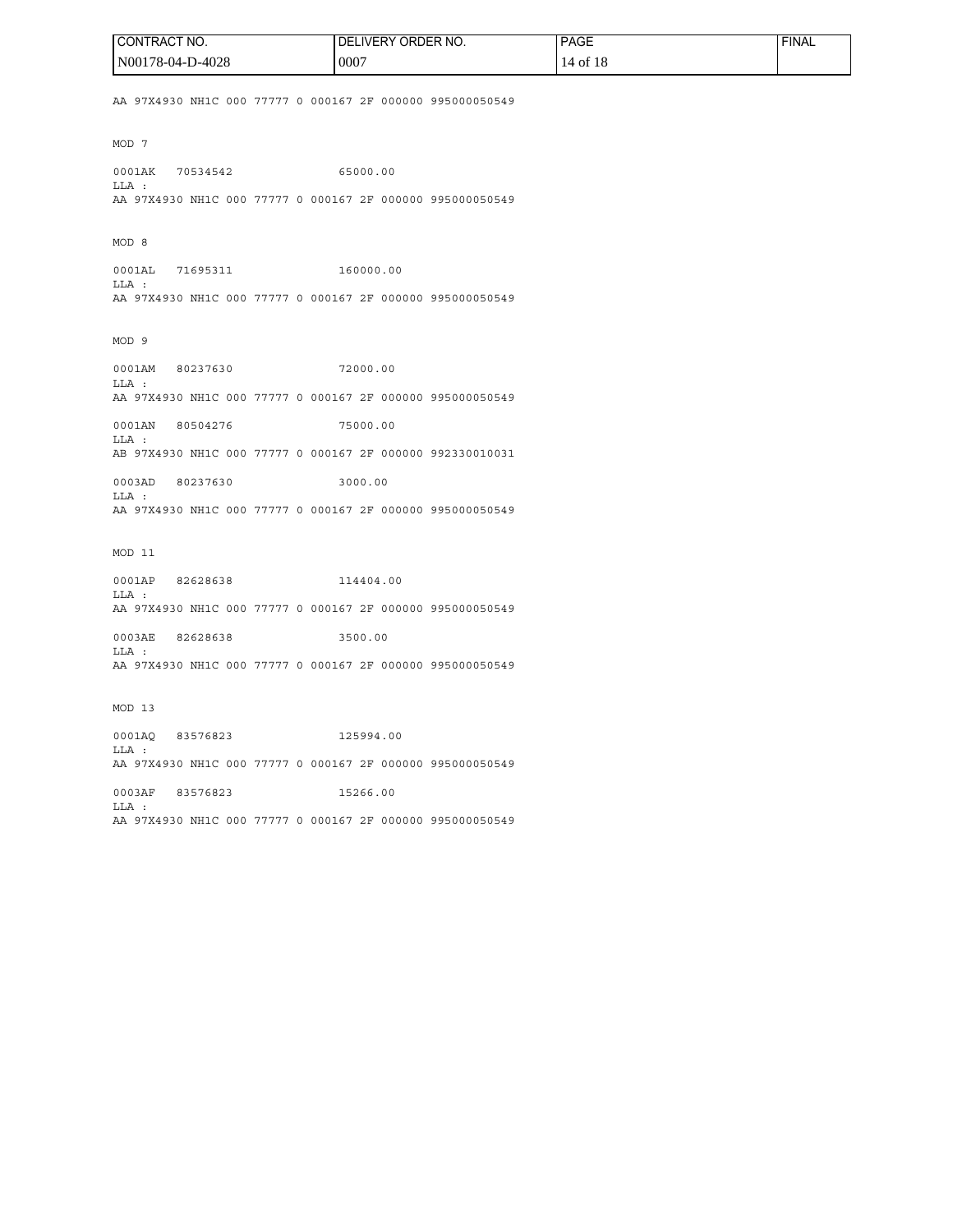| ' CONTRACT NO.   | LIVERY ORDER NO.<br>DEL | <b>PAGE</b> | 'FINAL |
|------------------|-------------------------|-------------|--------|
| N00178-04-D-4028 | .0007                   | of          |        |

## **SECTION H SPECIAL CONTRACT REQUIREMENTS**

CAR-H07 Prospective Fee Amount Reduction Incentive Plan (APR 2004) (NSWCCD)

(a) Introduction: The Government, on an annual basis, will evaluate the contractor's overall performance on this task order during the previous twelve months to determine if the fee amount should be reduced due to "Unsatisfactory" performance. The first evaluation will cover the period ending twelve months after the effective date of the task order with successive evaluations being performed for each twelve-month period thereafter, if the options are exercised, until the contractor completes performance under the task order. Based on the evaluation results, the Procuring Contracting Officer (PCO) will assign an overall performance rating in accordance with paragraph (b) of this provision. If the PCO assigns an "Unsatisfactory" performance rating the PCO will take unilateral action to provide for a fee reduction in the task order covering the performance period evaluated. This incentive plan provides the basis for evaluation of the contractor's performance and for determining if the fee amount should be reduced due to "Unsatisfactory" performance.

(b) Performance Ratings: The Government will evaluate the contractor's overall performance on this task order, and the PCO will assign one of the following ratings:

(1) Excellent

(2) Very Good

(3) Satisfactory

(4) Unsatisfactory

The standards associated with these ratings are given in the following Table 1.

Table 1: Overall Performance Ratings

Overall Performance Rating Standard

Excellent "Excellent" ratings for all performance evaluation criteria.

Very Good A combination of "Excellent" and "Satisfactory" ratings determined by

the PCO to exceed Satisfactory" overall.

Satisfactory A minimum of "Satisfactory" ratings for all performance evaluation

criteria.

Unsatisfactory A rating of "Unsatisfactory" for one or more performance evaluation

criteria.

(c) Incentive Objectives. The purpose of including a prospective fee amount reduction incentive in this task order is to ensure that the Government receives at least "Satisfactory" overall performance.

(d) Performance Evaluation Criteria. The contractor's overall performance will be evaluated using the criteria and standards provided for each objective in the Statement of Work, and identified in the attachment entitled "Contractor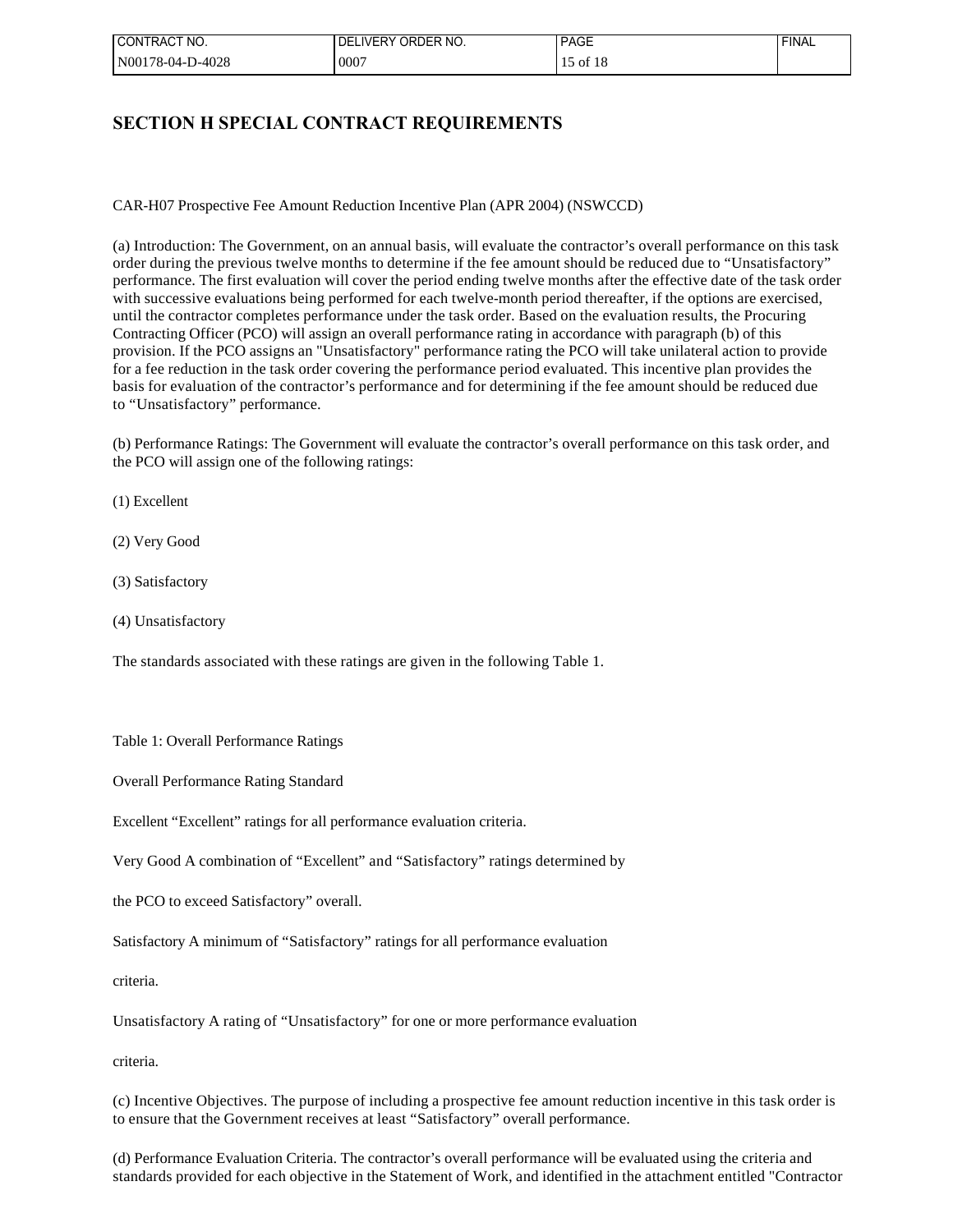| I CONTRACT NO.   | 'DELIVERY ORDER NO. | <b>PAGE</b>         | <b>FINAL</b> |
|------------------|---------------------|---------------------|--------------|
| N00178-04-D-4028 | 0007                | 6 of 18<br>I6<br>10 |              |

Task Performance Evaluation Criteria and Standards Table" and clause CAR-H07.

(e) Organization. The performance evaluation organization consists of the Procuring Contracting Officer (PCO), who will serve as the Incentive Determining Official, and the Task Order Manager (ToM). They will obtain input from the other Government customers associated with that order.

(1) Procuring Contracting Officer (PCO): The PCO is responsible for properly administering the performance evaluation process and maintaining the official performance evaluation file and as PCO is responsible for making incentive determinations.

(2) ToM: The ToM maintains the written records of the contractor's performance so that a fair and accurate evaluation is obtained. The ToM coordinates and compiles the evaluation reports from the the other Government customers associated with that order.

(f) Evaluation Schedule. Each performance evaluation period will be 12 months in length. Following each evaluation period, the PCO (or Contract Negotiator if so designated by the PCO) and the ToM will hold a meeting with the contractor's Senior Technical Representative to review performance under the task order, including overall trends, specific problem areas, if any, and their resolution. Other Government and contractor personnel may also participate as deemed appropriate.

(g) Contractor's Self-Evaluation. The contractor may submit a self-evaluation for consideration during the evaluation process. To be considered, the report must be submitted to the PCO no later than the end of the eleventh month of the evaluation period. The report must include an overall performance rating for the task order covering the evaluation period and may include whatever information the contractor deems relevant to support that rating. The report shall not exceed two (2) pages in length.

(h) Incentive Determination. The PCO will make an incentive determination for the task order at the end of each evaluation period. The determination will be based upon the Task Order Manager's recommendation, the Contractor's Self-Evaluation and any other information deemed relevant by the PCO. The PCO's decision is unilateral and final. The determination will be documented and a copy provided to the contractor.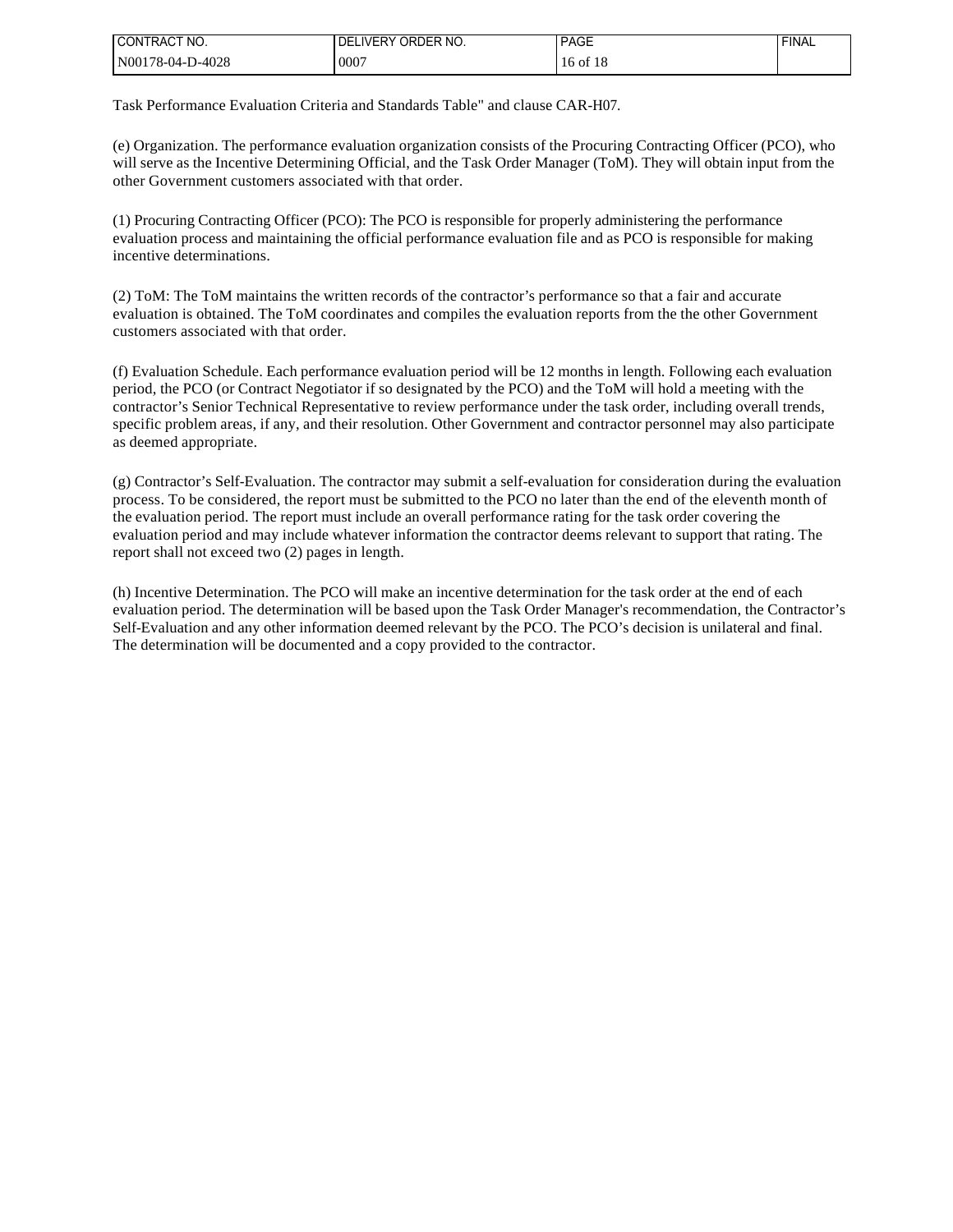| I CONTRACT NO.   | LIVERY ORDER NO.<br>DE | <b>PAGE</b>      | <b>FINAL</b> |
|------------------|------------------------|------------------|--------------|
| N00178-04-D-4028 | ,0007                  | of $18$<br>$1 -$ |              |

# **SECTION I CONTRACT CLAUSES**

Section I clauses shall be in accordance with Section I of the base IDIQ contract.